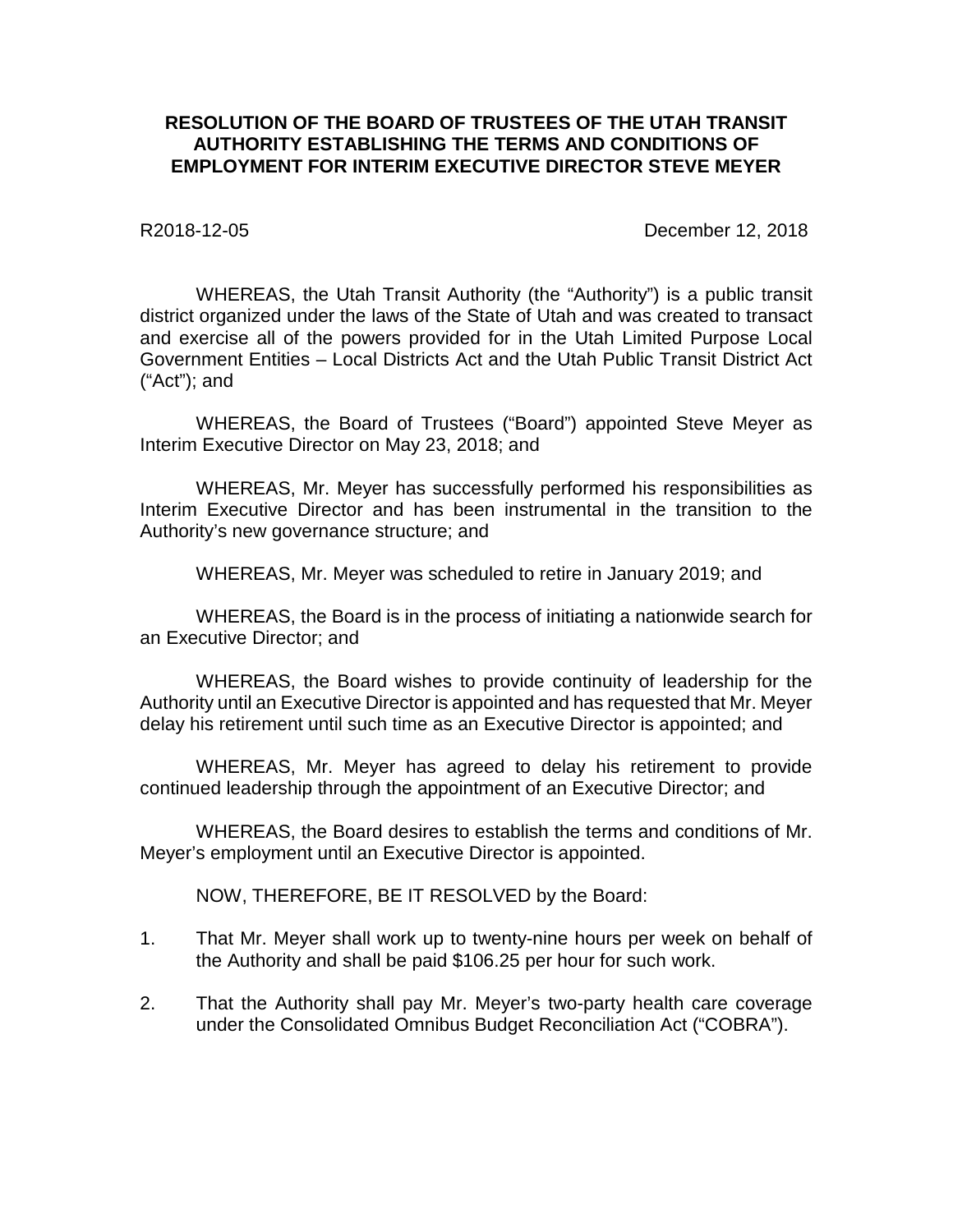- 3. That from January 2019 through March 2019, Mr. Meyer shall work in the Authority's offices two days, twice per month, and shall perform the remainder of his work remotely.
- 4. That beginning on April 1, 2019 and thereafter, Mr. Meyer shall work on-site in the Authority's offices.
- 5. That the Authority shall pay Mr. Meyer's travel expenses associated with his work-related travel from Arizona to Salt Lake City, Utah and shall pay the expense associated with a wireless router for video conferencing through March 31, 2019.
- 6. That Mr. Meyer shall devote his full professional capacity to the Authority and shall not provide professional services to any other entity.
- 7. That Mr. Meyer's employment shall terminate on the Executive Director's start date.
- 8. That the Board hereby ratifies any and all actions previously taken by the Authority's management and staff to give effect to this Resolution.
- 9. That the corporate seal be attached hereto

Approved and adopted this 12<sup>th</sup> day of December, 2018.

\_\_\_\_\_\_\_\_\_\_\_\_\_\_\_\_\_\_\_\_\_\_\_\_\_\_\_\_\_\_\_\_ Carlton Christensen, Chair Board of Trustees